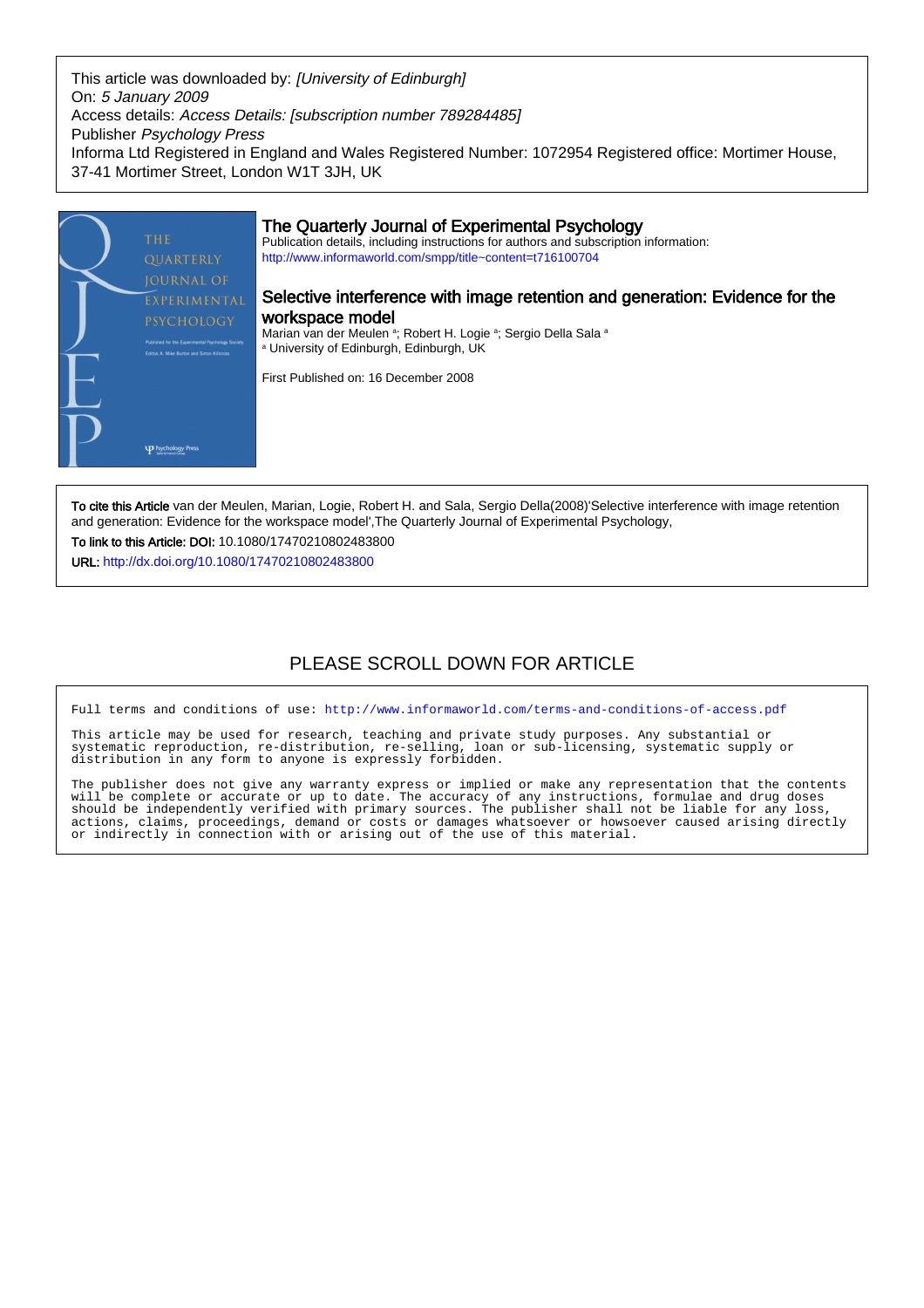# Selective interference with image retention and generation: Evidence for the workspace model

Marian van der Meulen, Robert H. Logie, and Sergio Della Sala

University of Edinburgh, Edinburgh, UK

We address three types of model of the relationship between working memory (WM) and long-term memory (LTM): (a) the gateway model, in which WM acts as a gateway between perceptual input and LTM; (b) the unitary model, in which WM is seen as the currently activated areas of LTM; and (c) the workspace model, in which perceptual input activates LTM, and WM acts as a separate workspace for processing and temporary retention of these activated traces. Predictions of these models were tested, focusing on visuospatial working memory and using dual-task methodology to combine two main tasks (visual short-term retention and image generation) with two interference tasks (irrelevant pictures and spatial tapping). The pictures selectively disrupted performance on the generation task, whereas the tapping selectively interfered with the retention task. Results are consistent with the predictions of the workspace model.

Keywords: Working memory; Visual imagery; Visual short-term memory; Mental workspace.

The field of working memory (WM) has made significant progress during the past three decades, reflected in a range of models each with different characteristics (for reviews, see Logie & D'Esposito, 2007; Miyake & Shah, 1999; Osaka, Logie, & D'Esposito, 2007). Here, we address experimentally three types of model, which differ fundamentally in their assumptions about the relationship between WM, long-term memory (LTM), and perceptual processes.

1. The *gateway model* originates from early information-processing models of memory that

assume a structural distinction between LTM and short-term memory (STM) or WM and consider WM as a *gateway* between perceptual input and LTM as well as supporting mental imagery. Perceptual information accesses WM directly with subsequent transfer of selected information to LTM (e.g., Atkinson & Shiffrin, 1968; Broadbent, 1958; Waugh & Norman, 1965). This idea of WM as a gateway is still described in textbooks (e.g., Eichenbaum, 2008; Kosslyn & Rosenberg, 2004), is present in theories that link perception with imagery (e.g., Kosslyn, 2005),

Correspondence should be addressed to Robert H. Logie, Centre for Cognitive Ageing and Cognitive Epidemiology, University of Edinburgh, 7 George Square, Edinburgh, EH8 9JZ, UK. E-mail: rlogie@staffmail.ed.ac.uk

This work was completed in partial fulfilment for the requirements of a PhD thesis at the University of Edinburgh funded by that University. Part of the work was also funded by Grant CZB/4/346 awarded to Della Sala and Logie from the Chief Scientist Office of the Scottish Government. Marian van der Meulen is now at the Department of Clinical Neurosciences, University Hospital Geneva.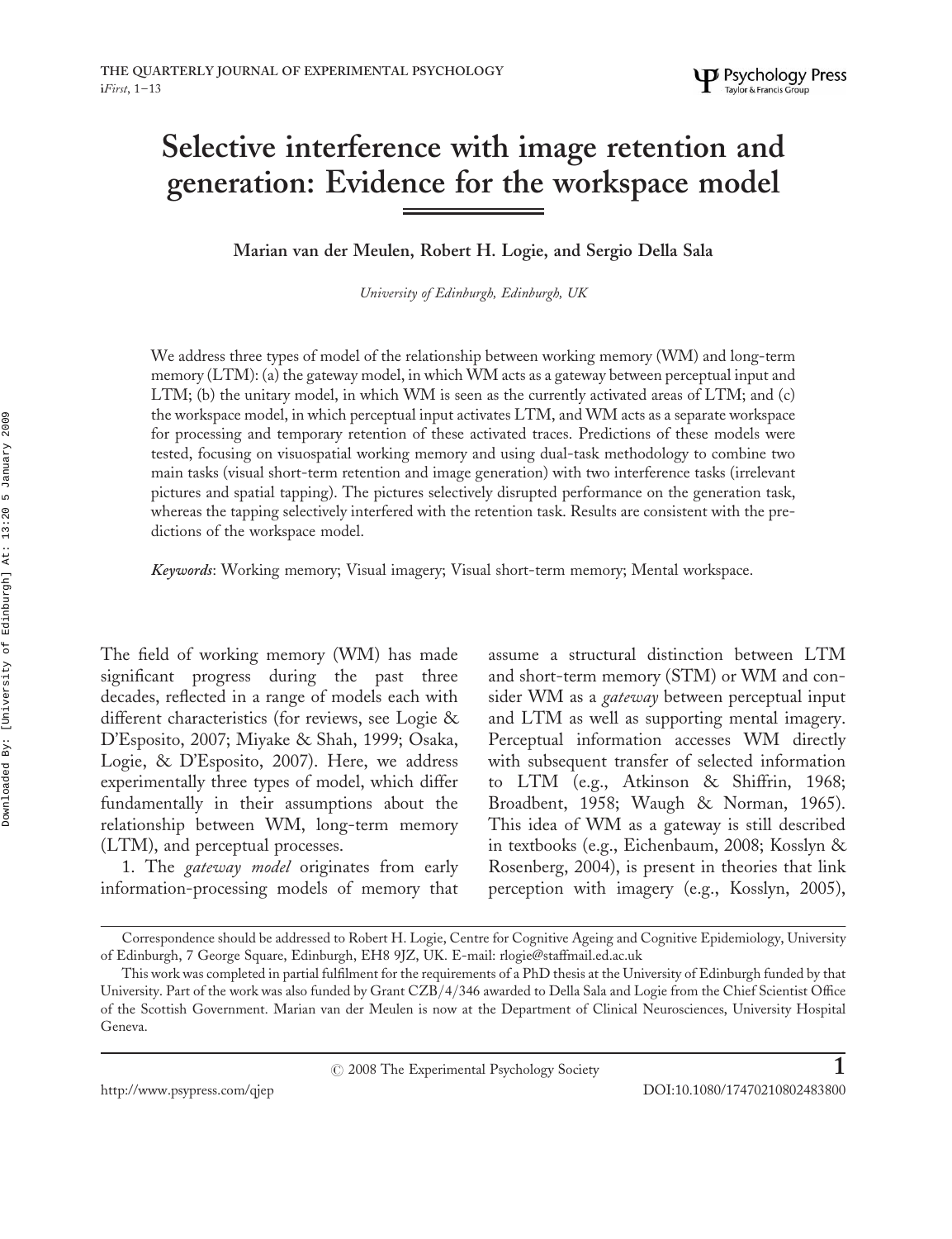and is implicitly present in the Baddeley (2002, 2007; Baddeley & Hitch, 1974) model of working memory, described as a store for visuospatial and verbal information, accessed either from perception or from LTM. The visuospatial sketch pad (VSSP) within the Baddeley and Hitch model also is thought to support both mental imagery and visual temporary memory.

2. The *unitary model* assumes that WM and LTM reflect the operation of the same system. Support arose from the observation that STM and LTM are associated with similar memory phenomena (e.g., Crowder, 1993) and from neuroimaging data suggesting that the same brain areas are active during working-memory retention, during perception, and during retrieval from longterm episodic memory (e.g., Postle, 2007; Ruchkin, Grafman, Cameron, & Berndt, 2003). One influential version of this view was proposed by Cowan (1988, 2005), who defined WM as the activated portion of LTM coupled with limited capacity attention. WM and LTM are seen as different states of the same representations, and memory storage is assumed to take place in the same neural structures in which the information was initially processed (e.g., Cowan, 1999; Cowan, Morey, Chen, & Bunting, 2007). Representations in LTM are hypothesized to be maintained by activation in a capacity limited "focus of attention" for short-term retention and processing. The model is unitary in that it denies the existence of separate structures. However, it retains the idea of separate short- and long-term memory *processes* (Cowan, 2003).

3. In the workspace model (e.g., Logie, 1995, 2003; Logie & van der Meulen, 2008) perceptual information first accesses previously stored knowledge, and the activated long-term representations are made available to a separate WM system. WM acts as a mental workspace that holds and manipulates the activated representations. This view arose in response to several problems with the gateway and unitary models. First, visual representations held in WM are identified objects that have associated meaning drawn from previous experiences with the object or scene held in LTM (e.g., Chambers & Reisberg, 1992; Logie, 1995).

They are not raw sensory images of edges and contours. In this paper we focus on visuospatial aspects of working memory. However, the same can be argued for verbal representations (e.g., Hulme, Roodenrys, Brown, & Mercer, 1995; Reisberg, Smith, Baxter, & Sonenshine, 1989; reviewed in Baddeley, 2007). Thus, contrary to the gateway view, perceptual input appears first to activate representations in LTM before accessing WM.

Second, the gateway and unitary views have problems accounting for the well-established double dissociations of impairment of LTM but intact STM in some brain-damaged patients, while the converse is shown in other patients (reviewed in Baddeley, Kopelman, & Wilson, 2002). Among the latter are patients presenting with the phenomenon of pure representational unilateral spatial neglect who have an apparent impairment in one half of their visuospatial mental representation in the absence of visual sensory input. This is combined with intact visual perception, visual attention, and LTM for visual knowledge (e.g., Beschin, Cocchini, Della Sala, & Logie, 1997; Della Sala & Logie, 2002; Guariglia, Padovani, Pantano, & Pizzamiglio, 1993; Logie, Beschin, Della Sala, & Denis, 2005). If WM is a gateway between perceptual input and stored knowledge, and this gateway is impaired, then access to LTM to allow perception of the environment would necessarily also be impaired. These patients have severely impaired visuospatial working memory but have no problems in visually perceiving and interpreting their environment. Likewise, according to the unitary model, in which the contents of WM are the activated LTM representations, an impairment in the mental representation of images should necessarily be associated with an impairment in access to long-term visual representations. However, these patients show intact storage of long-term visual representations but have problems in forming temporary representations as visual images.

Empirical evidence for the workspace model in healthy adults comes, for example, from experiments that investigate the effects of irrelevant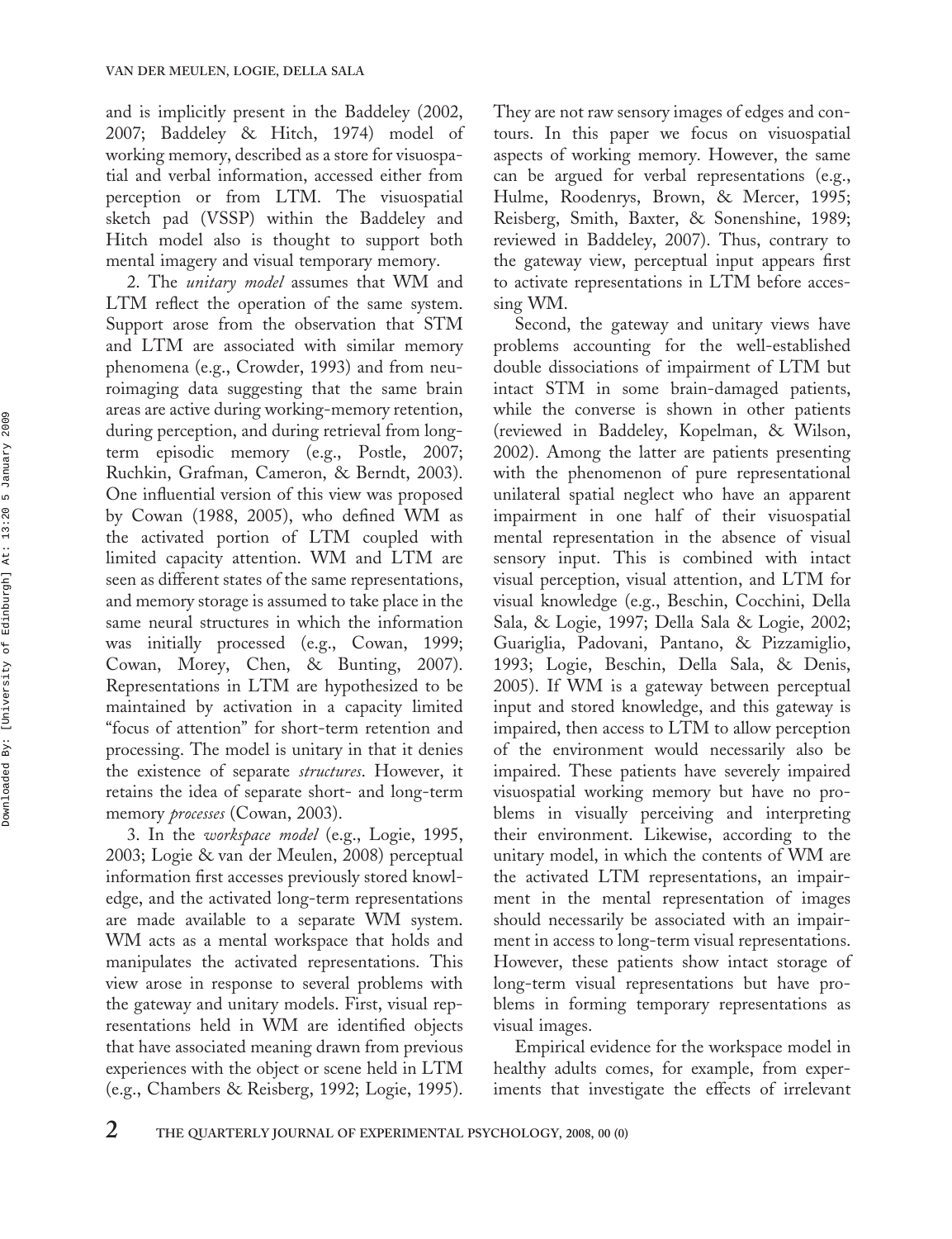visual input (IVI) on visual short-term memory and visual imagery (e.g., Andrade, Kemps, Werniers, May, & Szmalec, 2002; Logie, 1986; reviewed in Logie & van der Meulen, 2008). One key assumption of this model is that imagery requires activation of information from LTM and would call on this activation to aid the generation of a mental visual image in WM. This generation process could involve activation of generic information from semantic memory or of a specific episode associated with a stimulus. In both cases the image generation would draw on a limited pool of resource for activation of stored knowledge, and this resource would be required whether driven bottom-up by perception or top-down through directed retrieval. A further assumption is that information already held in WM can be maintained and manipulated without necessarily requiring continued use of the LTM activation/generation process. IVI is predicted to disrupt image generation, because both require the limited pool of resource for activation of LTM. Visual short-term retention, however, is not expected to be affected because items can be maintained in WM independently of the perceptually driven activation of LTM.

Very different predictions follow from the gateway model. Because perceptual input is assumed to have direct access to working memory, IVI should interfere with short-term retention of any visual items being held. The gateway model would predict rather less disruption of image generation by IVI, given that the task need not involve any visual perceptual input with, for example, generating images from aural presentation of object names. The unitary model might predict that IVI would disrupt imagery more than short-term retention because imagery is more demanding and thus may be more prone to interference from any kind of attentiondemanding secondary task. At the same time, visual short-term retention in the focus of attention might be relatively low demand and hence less susceptible to disruption by IVI. However, the unitary model does not make strong differential predictions, and could use similar arguments to account, post hoc, for the opposite pattern of results by suggesting that retention and rehearsal requires more attention than does generation of images.

Consistent with the workspace model, different types of visual perceptual input have been found to interfere with the use of the pegword mnemonic, a technique involving generation of interactive images. Disruption of pegword performance has been demonstrated by changing visual matrix patterns and changing plain coloured squares (Logie, 1986), a dynamic visual noise (DVN) display (e.g., Andrade et al., 2002; McConnell & Quinn, 2000, 2004; Quinn & McConnell, 1996, 1999, 2006), colour matching (Zimmer & Speiser, 2002), and line drawings (Andrade et al., 2002; Logie, 1986; Quinn & McConnell, 1996). Other imagery tasks have been demonstrated to be disrupted by DVN, such as visualizing a route on a climbing wall (Smyth & Waller, 1998), rating vividness of imagined scenes (Baddeley & Andrade, 2000), and animal size comparison (Dean, Dewhurst, Morris, & Whittaker, 2005). All these tasks depend crucially on the generation of mental images in visual working memory drawing on LTM representations.

In contrast, IVI seems to have no effect on visual short-term memory. For example, there is no disruption by DVN of memory for visual patterns or for unfamiliar Chinese characters (e.g., Andrade et al., 2002; Zimmer & Speiser, 2002). Quinn and McConnell (2006) reported disruption of the pegword mnemonic only when DVN is present during encoding or retrieval, but not during retention. This finding supports the workspace model, which would predict interference of IVI with the pegword mnemonic during those stages in which there is retrieval of information (i.e., generation of images) from LTM (encoding and retrieval) but not during retention of the images in LTM.

The effects of IVI cannot readily be explained in terms of general interference with limited attentional resources. Logie (1986) contrasted the interference effects of irrelevant pictures with those of irrelevant speech on a memory task using either a visual strategy (the pegword mnemonic) or a verbal strategy (rote recall). He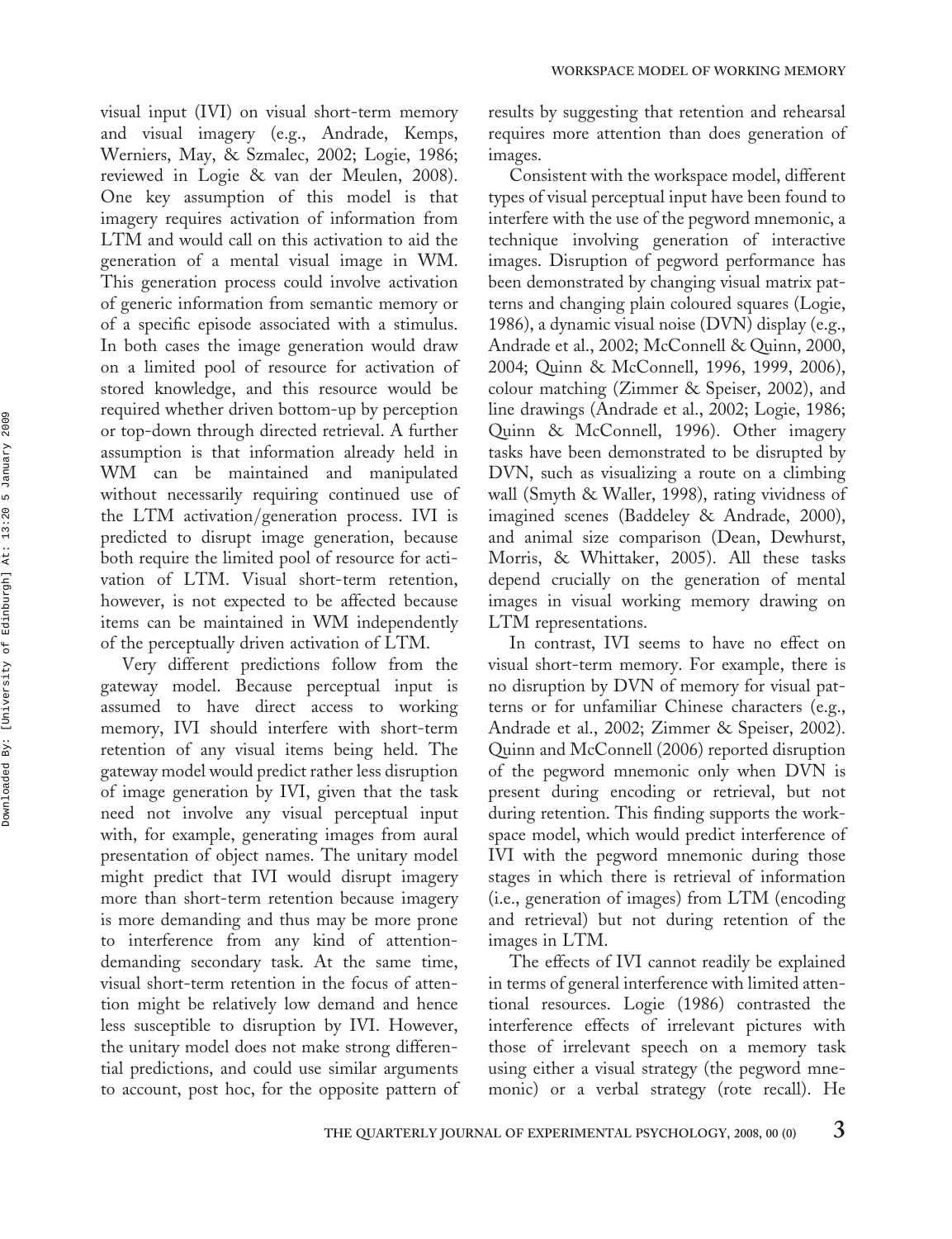found that irrelevant pictures interfered more with recall based on the pegword mnemonic than did irrelevant speech, whereas irrelevant speech interfered more with recall based on rote rehearsal than did irrelevant pictures. Quinn and McConnell (1996; see also Andrade et al., 2002) found a more general interference effect of irrelevant pictures, but reported selective effects of DVN on the pegword mnemonic, while irrelevant speech impaired only rote rehearsal. Whether irrelevant pictures have a general or specific effect remains to be resolved, and we address this issue in the experiment reported here. Nevertheless, there is no debate about the selective effects of DVN, and double dissociations of this kind are difficult to explain in terms of competing demands on a single, limited-capacity attentional system.

Andrade et al. (2002) proposed that separate processes underlie visual imagery and visual memory. They argue that visual imagery requires processing of visual representations in an active store (an "imagery buffer"), while retention of stimuli in visual short-term memory tasks uses a separate passive store, and that only the active store is susceptible to interference by IVI. This interpretation is consistent with the Logie (1995) workspace model and also with views expressed by Pearson (2001; see also Cornoldi & Vecchi, 2003) who proposed a distinction between an active visual buffer that manipulates conscious visual representations and a passive visual cache that temporarily stores visual representations. The above results and this interpretation are not, however, consistent with the original Baddeley and Hitch (1974; see also Baddeley, 2007) concept of the visuospatial sketchpad, which is thought to support both visual short-term memory and visual imagery.

The idea that visual imagery and visual retention are subserved by two separate stores has also been offered by Quinn and McConnell (2006), based on a model by Kosslyn (1994, 2005). They

propose that there is a "visual buffer" that contains conscious visual images and that can actively maintain and manipulate these images, next to a visual cache, which holds interpreted information from LTM. Quinn and McConnell (2006) argue that irrelevant visual input has its disruptive effect due to direct access to the visual buffer structure, which is consistent with the view of WM as a gateway. In contrast, Andrade et al. (2002; Baddeley & Andrade, 2000) proposed that irrelevant visual input may reduce the subjective experience of images, without disrupting storage of the image representation in WM. They suggest that complex imagery tasks may be susceptible to interference from IVI because lack of vividness causes participants to adopt less effective strategies, or to spend too long on components of the task that require imagery.

The Andrade et al. (2002) interpretation is compatible with the workspace model, with DVN disrupting the process of generating visual images from LTM, perhaps because DVN introduces noise into the generation process for complex images based on aurally presented materials. Alternatively, the participants might be attempting to detect familiar patterns in the DVN displays, despite instructions to ignore the display. However, DVN might only be disruptive when the concurrent image generation process is fully occupied—for example, generating complex mnemonic images. In the present experiment we explored the potential conflict between activation of representations in LTM by irrelevant visual input and the process of generating simple images from LTM or retaining recently presented visual material. To ensure that LTM representations were likely to be accessed, in the experiment reported here, we used irrelevant pictures of recognizable objects (Logie, 1986) rather than DVN.<sup>1</sup> This also allowed assessment of whether irrelevant pictures produce general interference or specific interference.

<sup>&</sup>lt;sup>1</sup> A pilot experiment using these generation and retention tasks showed no effects of DVN on either task (Van der Meulen, 2008). Others have also failed to replicate the effects of DVN on imagery tasks (e.g., Pearson, Logie, & Gilhooly, 1999; Zimmer & Speiser, 2002). A detailed discussion of why this might be is beyond the scope of this paper but is discussed in Logie and van der Meulen (2008).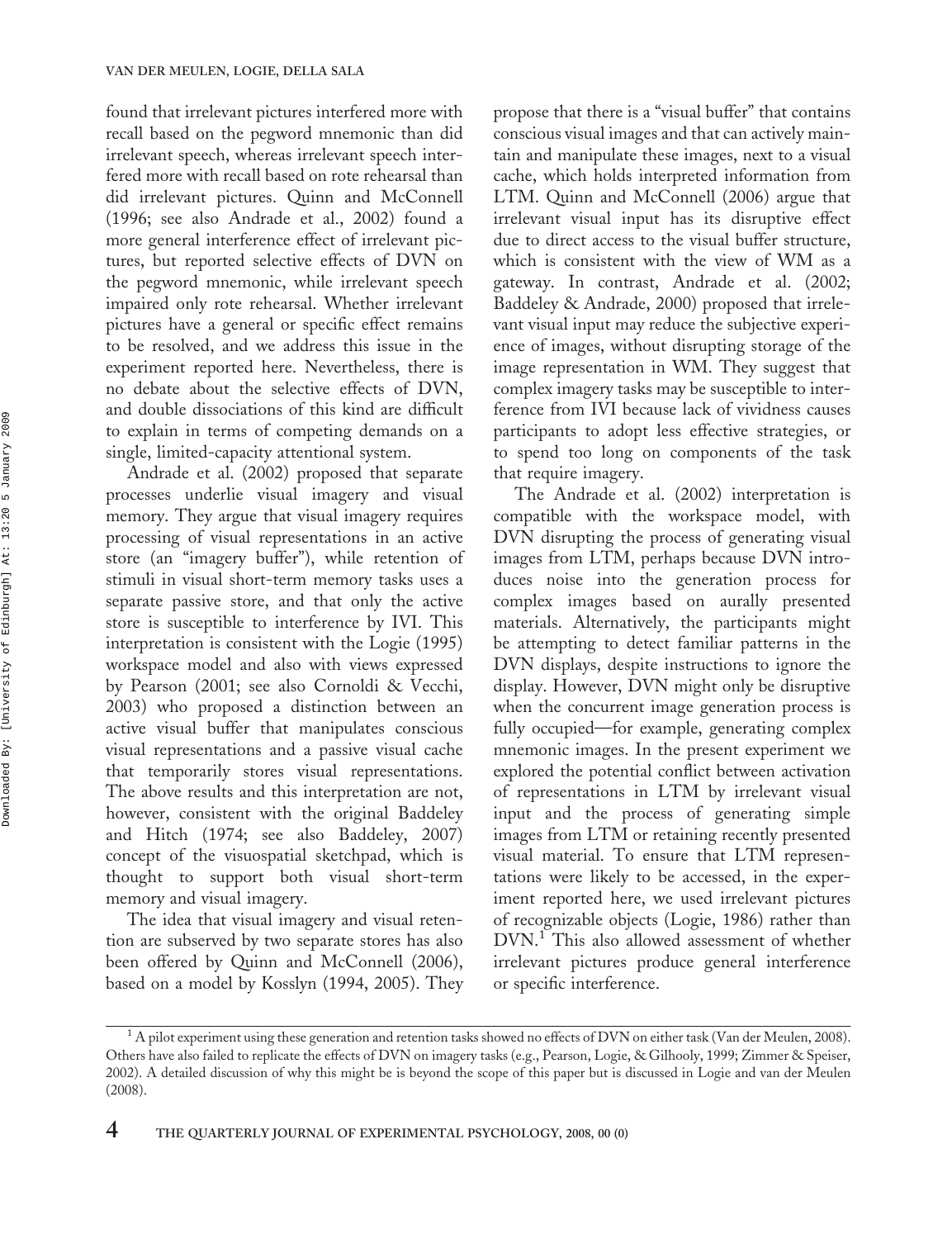Finally, a common alternative to DVN as a secondary task disrupter in visuospatial workingmemory research is hand tapping, following a set spatial pattern such as a figure of eight layout on a table or on an array of keys. Tapping tasks of this kind have repeatedly been shown to disrupt visuospatial working memory but not verbal memory (e.g., Andrade et al., 2002; Della Sala, Gray, Baddeley, Allamano, & Wilson, 1999; Engelkamp, Mohr, & Logie, 1995; Salway & Logie, 1995). They are generally employed to disrupt spatial processing (e.g., Quinn & Ralston, 1986; Smyth & Scholey, 1994). However, tapping is typically unseen and so involves no visual input, yet requires motor planning and execution as well as keeping track of which location has just been tapped and which location should be next. According to the unitary model, this task would be demanding of attention, and of temporary memory, so it should act as a general disrupter of any other attention-demanding task. However, the fact that it is unseen suggests that it should have very little disruptive effect on the operation of a gateway type of store that is holding material that has been presented visually. In contrast, the workspace model would expect its disruptive effects to be specific to the operation of the temporary visuospatial memory system and not of the image generation process.

In the experiment reported here, we aimed to compare the three models of the interaction between WM and LTM directly by testing differential predictions as to whether irrelevant visual input will interfere with visual short-term memory and/or with visual imagery. Dual-task methodology was used to study the effects of viewing irrelevant pictures and of tapping a pattern on each of two tasks, one involving the generation of mental visual images from auditory input, and one involving short-term retention of visual properties of stimuli.

The gateway model would predict substantial interference of visual retention in WM by irrelevant pictures, because perceptual input is assumed to have direct access to WM. There is not a clear prediction as to the effect on visual imagery with auditory input, or of the effect of tapping on visual retention or visual imagery, although the use of different input modalities in these experimental conditions should minimize disruption in the gateway. The unitary model might predict more disruption of imagery than of retention by either secondary task, because imagery generation could be argued to be more attention demanding and therefore more prone to disruption regardless of the nature of that disruption. Because pattern tapping has several cognitive requirements for motor planning and keeping track, it should be more attention demanding than passive viewing of irrelevant pictures and therefore should be more disruptive of both primary tasks. The workspace model would predict selective effects of the secondary tasks. Viewing irrelevant pictures should disrupt image generation from auditory input because both require the activation of representations within LTM, but be largely unaffected by concurrent tapping, which requires no LTM access. Visual short-term retention should be able to operate without interference from irrelevant visual input, but is likely to be disrupted by a concurrent unseen pattern tapping task that relies on temporary memory for position as well as motor control.

### Method

#### Participants and design

Participants were 48 (30 female; 18 male) native English-speaking students from the University of Edinburgh, mean age 20.83 years  $(SD = 2.41)$ .  $\rm A$  2  $\times$  2  $\times$  2 mixed design was used; each participant performed both main tasks (retention and generation) in two conditions (control and interference). Half of the participants were given irrelevant pictures as the interference task, and half of the participants were given pattern tapping. The order of presentation of tasks and conditions was counterbalanced across participants within each group.

#### Materials and stimuli

In the *retention task* participants had to remember identity, letter case, and presentation order of four visually and sequentially presented letters (Logie,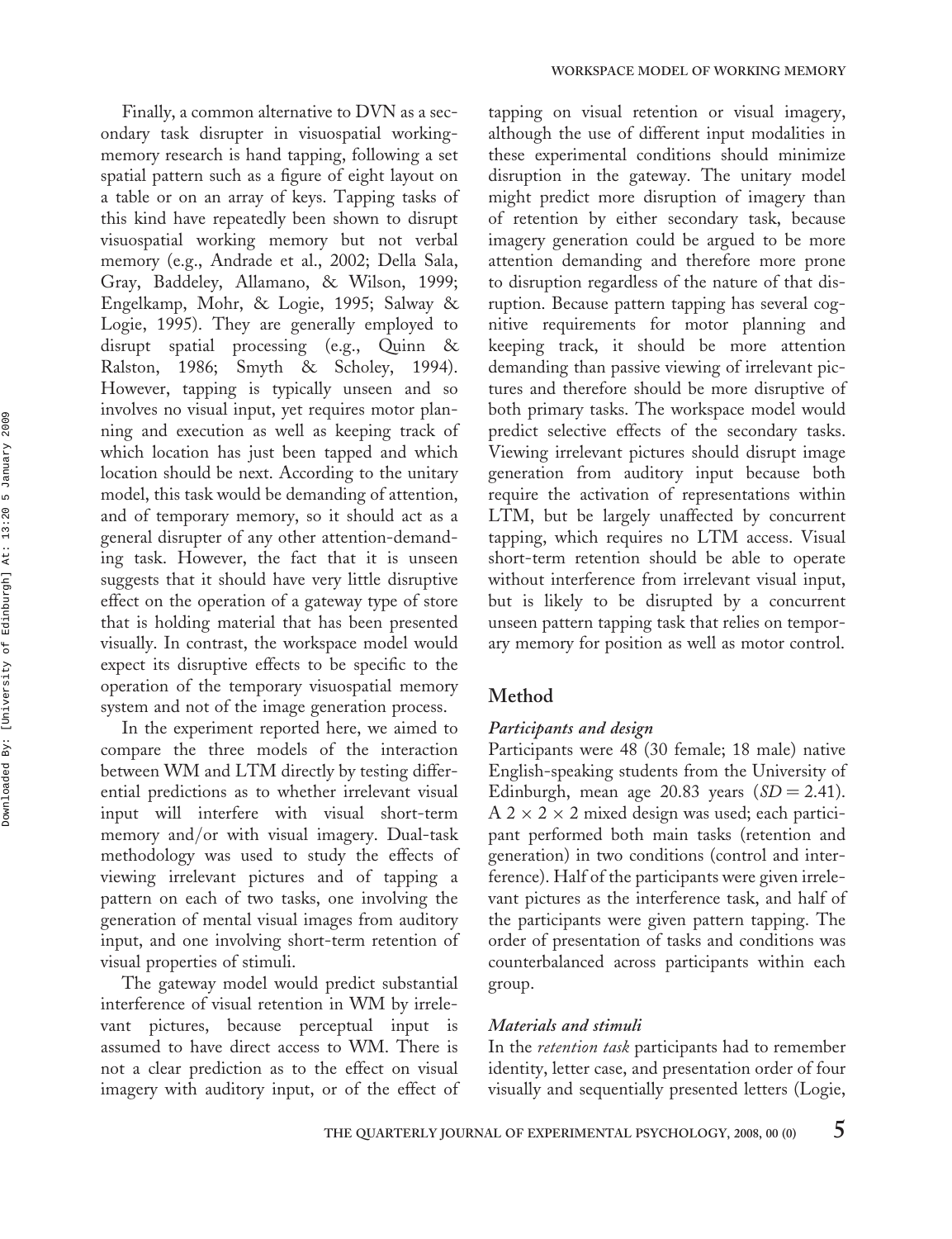Della Sala, Wynn, & Baddeley, 2000). Letters were taken from a set of six visually dissimilar letters with visually dissimilar upper- and lowercase forms (Dd; Hh; Ll; Mm; Qq; and Rr). They were presented one at a time in Arial font size 24 in the centre of a computer screen in either upper or lower case for 500 ms each, with an interstimulus interval of 500 ms. An example display might be "d $-M-Q-r$ ". Case information could be encoded as visual shape and size of the letters. Participants performed articulatory suppression during presentation and retention, repeating "the" three times per second. With visual presentation, articulatory suppression is assumed to prevent phonological coding, increasing the likelihood of visual coding (Hitch, Woodin, & Baker, 1989). Participants were explicitly instructed to try and remember the letters visually, not as letter names. Logie et al. (2000; Saito, Logie, Morita, & Law, 2008) demonstrated poorer recall of visually similar than of visually dissimilar letters, both with and without articulatory suppression. This visual similarity effect was robust and was replicated in different experiments, suggesting the use of visual codes for retention of visually presented letter sequences. Finally, because each trial comprised a selection of four items from a set of six, there were multiple repetitions of individual letters across trials, with participants being required to retain the order of presentation for each trial. As such, item-based information such as stored previous knowledge about the letters would not have been helpful in performing the task.

A total of 36 sequences of four letters with mixed upper- and lower-case forms were constructed. Across sequences, each letter appeared an equal number of times in its capital and lower-case form, in each serial position and in the control and interference condition, and never more than once in each sequence. Two different versions of the set of 36 sequences were made, with participants assigned randomly to one of these. There were 18 sequences in the control condition and 18 in the dual-task condition, with allocation of stimulus sets to condition counterbalanced across participants.

A 1-s blank blue screen display indicated the start of the trial and was the cue to start articulatory suppression. After a 15-s retention interval, recall was prompted by a tone and a blank red screen. Participants stopped articulatory suppression and were requested to recall the letters by writing them on a response sheet comprising four boxes arranged horizontally, with a horizontal line drawn through the centre of each box to avoid ambiguity as to whether a letter was written in its lower-case or upper-case form.

In the *generation task* participants listened to a series of 13 random letter names presented from digital audio recordings at 1/s. For each letter, they had to generate an image of the appearance of the upper-case version of the letter as it appears on a standard computer keyboard and to decide whether it matched a criterion based on its visual characteristics. The computer keyboard was kept out of sight of the participant. The criterion was different for each of the nine letter series for a given condition (control or with irrelevant pictures)—namely, horizontal and vertical symmetry, curves, straight lines, enclosed spatial areas, similar upper- and lower-case forms, parallel lines, single line, and right angles. They were asked to respond orally with "yes" or "no" after each letter, depending on whether or not that letter met the specified criterion. Although there were fewer trials in each condition of this task than there were in the retention task, the number of data points available for analysis was greater. In this task there were  $9 \times 13 = 117$ data points in each condition, whereas there were  $18 \times 4 = 74$  data points in each condition of the retention task.

Each trial contained either the letters  $A-M$  in random order or the letters  $N-Z$  in random order, and these letter sets alternated between trials. No letter was used more than once with any given criterion, and each letter was used the same number of times in each condition. Each criterion was used only once in each condition (control and with interference task). Three different versions of combinations of letters and criteria were created, and participants were randomly assigned to one of the three versions. These procedures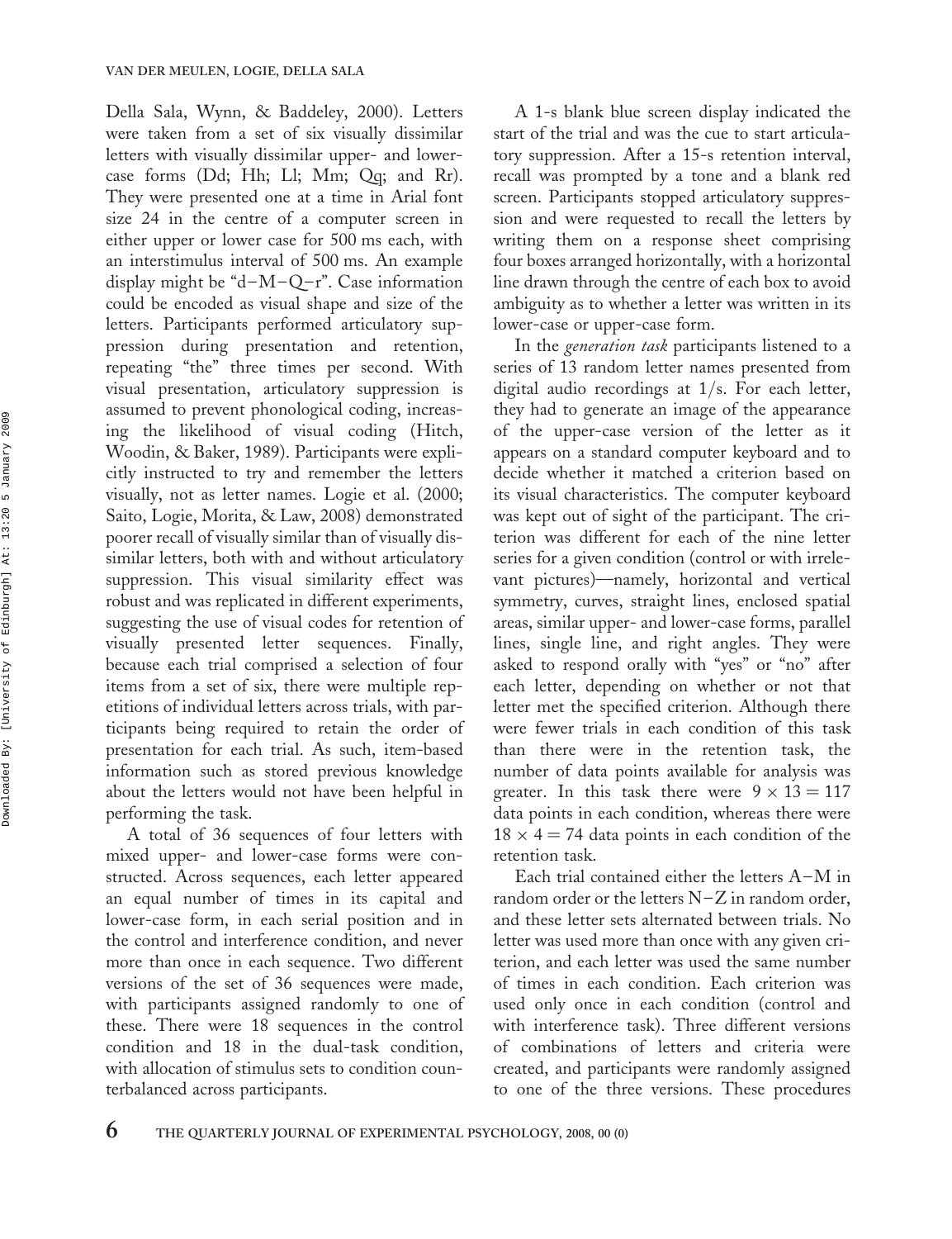for selecting materials helped ensure that each trial would require activation of stored information in LTM about the letter presented, and participants could not respond on the basis of responses given on previous trials.

Interference tasks. The irrelevant pictures used as the interference task for half of the participants consisted of line drawings from Snodgrass and Vanderwart (1980). In each trial, a series of 13 pictures was presented for 300 ms each with an interstimulus interval of 700 ms. Pictures were presented in the middle of a computer screen and were between 10 cm and 15 cm in width and between 10 cm and 15 cm in height. The presentation of the pictures in the interference condition of the generation task coincided with the auditory presentation of the letters. In the interference condition of the retention task, presentation of the pictures commenced 500 ms after presentation of the fourth letter for each trial.

The tapping task used with the other half of the participants involved tapping with one finger of the preferred hand each of 9 keys in a  $3 \times 3$ arrangement, following a figure-of-eight pattern. Tapping speed was 2 per second, and participants were required to look at a blank computer screen while tapping and not at their hand. The sequence of keys tapped and the intertap intervals were recorded. In the retention task, tapping commenced immediately after presentation of the fourth letter until the end of the retention interval. In the generation task, participants were required to tap during the entire trial.

#### Procedure

Participants were tested individually in a quiet room with no windows and a minimum of visual distractors around the room. Stimuli for the image generation task were presented through speakers next to the participant. The irrelevant pictures and the stimuli for the retention task were presented on the screen of a PC desktop computer, with a viewing distance of approximately 50 cm. In the control conditions participants were instructed to look at a blank screen on the computer monitor. Participants received two practice trials before each condition of the retention task and one practice trial before each condition of the generation task. Time for recall was unlimited in the retention task. The experimenter sat next to the participant throughout the experimental session to check compliance with the task-specific instructions.

#### Results

Performance on the retention task was taken as the proportion of the maximum number of correctly recalled letters in correct case and serial position in each trial. For the generation task this measure was the proportion of maximum number of correct judgements in each trial. Mean data are shown in Table 1.

Performance levels of both tasks were well below ceiling and above floor, and they were very similar. The effect of the interference tasks was tested in a three-way repeated measures analysis of variance (ANOVA) with group (pictures vs. tapping as interference), task type (retention vs. generation),

Table 1. Mean proportions of correct responses for the retention and generation tasks without and with irrelevant pictures or tapping as the interference task

| Main task               | Pictures         |            |              |            | Tapping          |            |              |            |
|-------------------------|------------------|------------|--------------|------------|------------------|------------|--------------|------------|
|                         | Control          |            | Interference |            | Control          |            | Interference |            |
|                         | $\boldsymbol{M}$ | SD         | $_{M}$       | SD         | $\boldsymbol{M}$ | SD         | М            | SD         |
| Retention<br>Generation | .73<br>.84       | .18<br>.07 | .70<br>.77   | .18<br>.09 | .73<br>.76       | .17<br>.08 | .61<br>.76   | .16<br>.08 |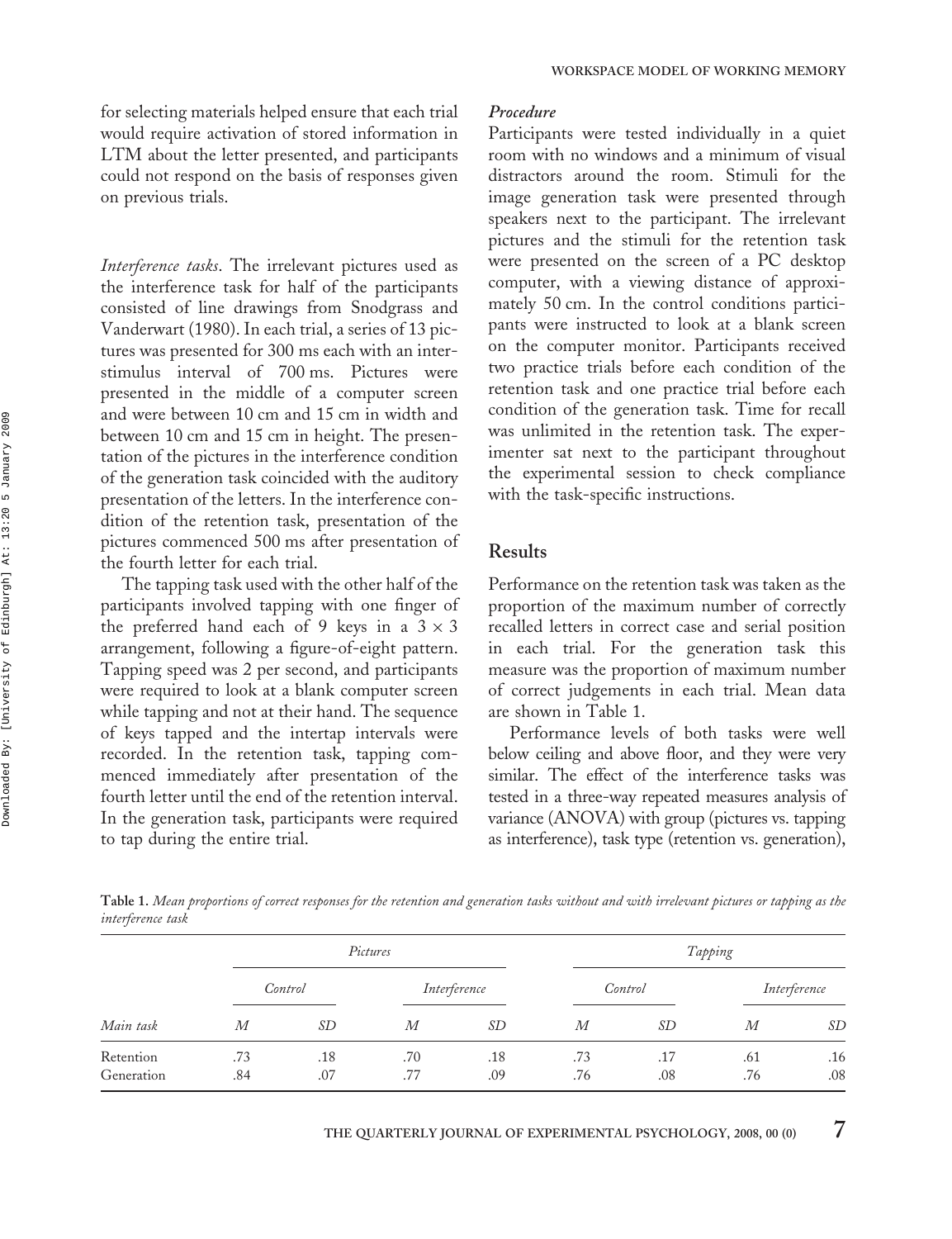and experimental condition (control vs. interference) as the independent variables. The analysis revealed a marginal effect of group,  $F(1,$  $46$ ) = 3.67,  $p = .06$ , a main effect of task type,  $F(1, 46) = 15.10, p < .001$ , and a main effect of condition,  $F(1, 46) = 18.32, \ p < .001$ . None of the two-way interactions was significant, but crucially, there was a significant three-way interaction between group, task, and condition,  $F(1,$  $(46) = 7.29$ ,  $p < .01$ . Post hoc pairwise comparisons between means using Newman-Keuls tests showed that retention of visually presented letters was significantly disrupted by tapping  $(p < .001)$  but not by irrelevant pictures  $(p = .5)$ , while image generation from aural presentation of letter names was significantly disrupted by irrelevant pictures ( $p < .05$ ) but not by tapping  $(p = .85)$ .

There was no impact of irrelevant pictures on the letter retention task. However, given the impact of tapping on letter memory, we further examined for the Group 2 data only whether there were differential effects of tapping on three different measures of recall performance: (a) recall of letter identity, (b) recall of the serial order of the letters, and (c) recall of letter case. These specific recall performance levels in the control and interference condition for Group 2 are shown in Figure 1.

Recall of letter identity independently of serial position and letter case was significantly affected



Figure 1. Mean proportion of correct responses for different measures of recall performance in the control and interference conditions of the retention task in Experiment 2.  $i =$  letter identity,  $s = \text{serial order}, c = \text{letter case}.$ 

by concurrent tapping,  $F(1, 23) = 9.85$ ,  $p = .005$ , as were recall of letter case independently of letter identity,  $F(1, 23) = 25.21, \ p < .001, \text{ and}$ recall of letter case and letter identity,  $F(1,$ 23) = 22.73,  $p < .001$ . The effect on recall of serial order independently of letter case was marginal,  $F(1, 23) = 4.20$ ,  $p = .052$ . In sum, the disruptive effects of tapping were clearest for measures linked with letter identity and letter appearance.

There was no measure of performance for irrelevant pictures, but it was possible to compare tapping performance when combined with letter retention or letter image generation, on the basis of three measures: (a) accuracy of maintaining the tapping pattern, (b) mean intertap intervals, and (c) variance in intertap intervals. Errors comprised omissions or extra taps in the pattern, or reversals in tapping direction. The mean number of errors did not differ between the retention task and the generation task,  $F(1, 23) = 0.94$ ,  $p = .34$ . Mean intertap interval was close to the instructed speed (0.49 s for retention, 0.44 s for generation) and did not differ between tasks,  $F(1, 23) = 2.42, p = .13.$  Variance in intertap intervals differed significantly between tasks,  $F(1,$  $(23) = 4.95$ ,  $p < .05$ , indicating that tapping was more irregular during image generation than during retention.

#### **Discussion**

Concurrent viewing of irrelevant pictures significantly disrupted image generation, but had no effect on visual short-term retention. These results are consistent with previous findings that perception interferes with visual imagery, but not with visual short-term memory (e.g., Andrade et al., 2002). The gateway model cannot readily account for this data pattern, given that the results suggest that irrelevant perceptual input does not have direct access to visual working memory, where it would disrupt retention of items for items to-be-remembered. The workspace model proposes that items can be maintained in visual WM, independently of perceptually driven activation of LTM. In this view, irrelevant

2009

5 January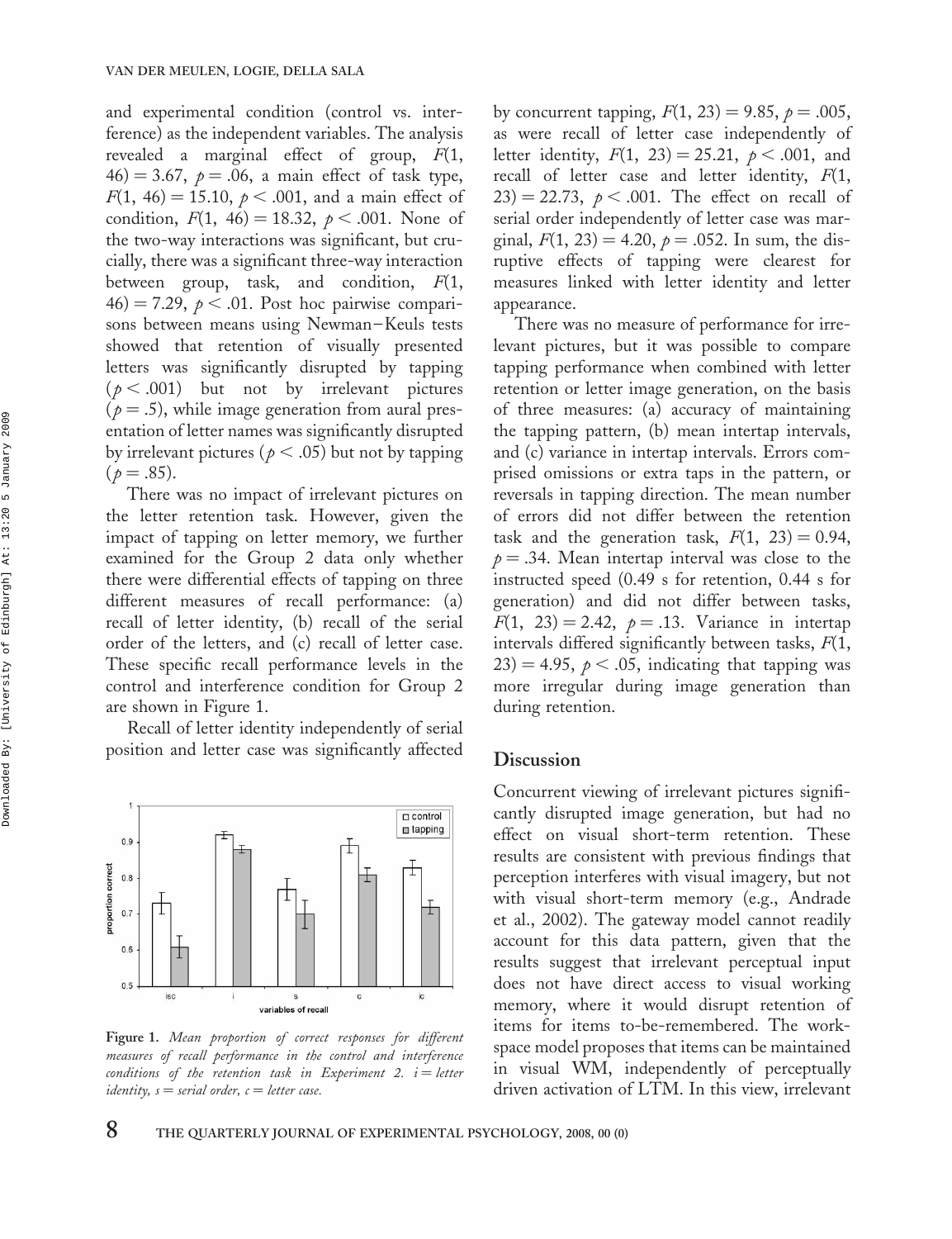pictures will not interfere with retention, but will interfere with image generation, which also involves activation of LTM, as was found in this experiment.

The unitary model could also account for this first half of the experiment by assuming that the generation task is more demanding of attention than is the retention task and is therefore more prone to any type of interference. However, this interpretation has difficulty with the results of the other half of the experiment, because in this case, the image generation task is completely unaffected by an attention-demanding secondary task—namely, pattern tapping. In contrast, the retention task was disrupted by pattern tapping but not by irrelevant pictures. This three-way interaction shows that the secondary task interference effects are specific to the particular combination of tasks and are not driven by demands on generalpurpose, limited-capacity attentional resources.

The workspace model can account for the results of the three-way interaction by suggesting that irrelevant perceptual input in Experiment 1 disrupted image generation because both compete for activation of LTM representations. Tapping disrupted visual short-term retention, according to the workspace view, because keeping in mind progress with movement around the tapping pattern, and maintaining the case form and identity of the letters, both required visuospatial WM. The fact that performance levels of the tapping task did not differ much between the retention and generation task makes it unlikely that participants sacrificed tapping performance in favour of image generation. There was more variability in tapping during the generation task than during the retention task. This could be attributed to possible response output conflicts, given that the generation task required an oral response for each letter, and this might have slightly delayed some of the tapping responses, rather than any conflict at the cognitive processing level.

It is interesting to see that in the retention task, tapping appeared to interfere primarily with visual features, specifically letter identity and case-form. The effect on memory for serial order of the letters was marginal, so leaves open the debate as to whether serial order can be retained by modalityspecific systems or by some amodal serial order mechanism (e.g., Logie et al., 2000; Saito et al., 2008; Smyth, Hay, Hitch, & Horton, 2005; Ward, Avons, & Melling, 2005). Nevertheless, the general pattern of results is in line with the predictions of the workspace model; the tapping task draws on visuospatial temporary memory to maintain the tapping pattern and thus interferes with retention of the visual characteristics of the letters.

Taken together, the results we have reported here fit best with the predictions of a model that views WM as a system that is functionally and structurally separate from LTM, and in which perceptual input is thought to activate LTM before having access to WM. The gateway model, which assumes that perceptual input has direct access to WM, is unable to account for the finding that irrelevant visual perceptual input did not affect visual short-term retention, and it makes no clear predictions about the impact of pattern tapping. The unitary model can account for the results of each half of the experiment separately by hypothesizing that one task is more attention demanding than the other. This explanation, however, runs into difficulties when looking at the overall pattern of results, which suggest differential specific effects rather than general interference effects. The workspace model offers an account for the observation that irrelevant visual perceptual information appears to disrupt visual imagery but not visual shortterm memory, while tapping disrupts visual short-term memory but not imagery. Image generation involves the activation of LTM, which is seen in this model as part of the process of perception. Short-term visual memory is assumed to rely on a working-memory "workspace" independently of the process of activation of LTM.

One caveat comes from results in the literature that appear to be inconsistent with those reported here, notably demonstrations of detrimental effects of irrelevant visual input on what are described as visual short-term memory tasks (e.g., Della Sala et al., 1999; McConnell & Quinn, 2004), or a lack of effect of irrelevant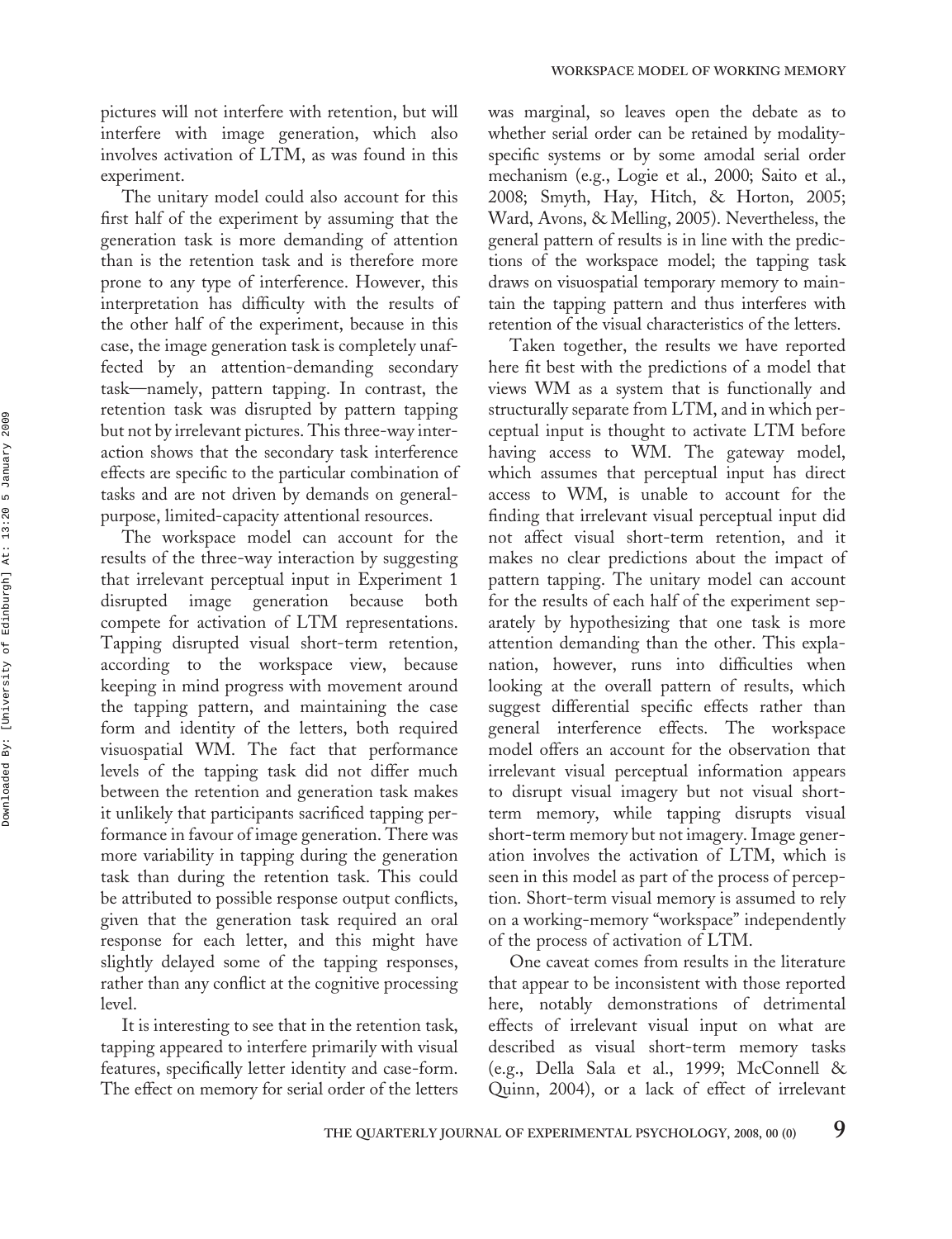visual input on imagery tasks (e.g., Avons & Sestieri, 2005). One possible interpretation of the former set of findings in terms of the workspace model is that participants may have used LTM strategies for these visual memory tasks. In the McConnell and Quinn (2004) study, participants were specifically instructed to generate a conscious, bizarre, and meaningful visual image for each list item, thereby requiring the generation of associated representations in LTM during encoding. The list lengths for recall greatly exceeded the widely assumed capacity limits of a short-term memory system, and so it is likely that the images were maintained in LTM, and those LTM representations were reactivated during retrieval. As such, there would be very little, if any, memory load on a visuospatial memory system, but a substantial load on image generation from LTM. The perceptual interference tasks may then have caused disruption because they also involve LTM activation from perceptual input (for a more detailed discussion see Logie & van der Meulen, 2008). In the letter retention task used in the current study, the requirement for articulatory suppression and the repeated use of the same items across trials would have made it very difficult to use information about the letters stored in LTM to support performance, leading to greater demands on temporary memory. The abstract paintings in the Della Sala et al. (1999) study were presented on paper cards, held in front of the participant by the experimenter. The same 12 cards were presented in each retention interval in random order. This quick manual changeover of cards could have evoked large eye movements by participants, making this visual interference material particularly disruptive (see e.g., Pearson & Sahraie, 2003; Postle, Idzikowski, Della Sala, Logie, & Baddeley, 2006). Moreover, Della Sala et al. used different matrix patterns across trials and did not use articulatory suppression, raising the possibility that several of the matrix patterns could have resembled familiar objects or patterns, thereby activating LTM stored knowledge for those patterns. The argument that it is extremely difficult to avoid recognizable patterns in square matrix arrays

is discussed by Broadbent and Broadbent (1981; see also Logie, Zucco, & Baddeley, 1990).

An explanation for the lack of effect of irrelevant visual input in the Avons and Sestieri (2005) study is that their task did not involve the generation of images based on the activation of LTM representations. It was a "cumulative imagery task", in which participants were instructed to form an image of a matrix pattern, by mentally adding sequentially presented cells. This would have been heavily reliant on temporary memory for partially completed patterns and was very different from the task used by Della Sala et al. (1999) in which the entire pattern was presented visually and simultaneously.

In summary, there are major differences between the tasks used in previous studies and those reported in the present paper that could have given rise to the patterns of results that apparently contrast with those reported here. However, these accounts would merit further scrutiny in future studies, with clear specification of the cognitive requirements of the tasks in each case.

The results of these experiments are not consistent with the interpretation of Quinn and McConnell (2006) that imagery is served by a "visual buffer", which is separate from the visual cache used for retention, and that only the buffer is susceptible to interference. According to this account, the spatial tapping task should have disrupted the image generation task, which it did not. The suggestion of Andrade et al. (2002) that irrelevant visual input reduces the subjective experience of images without disrupting storage in WM is not incompatible with the workspace model. Disturbance of the subjective experience of the letters in the generation task may well have contributed to the interference effect that irrelevant pictures had on judgements about the visual characteristics of those letters.

Another possible explanation for the differential findings for irrelevant pictures is that in the generation task the pictures were presented simultaneously with auditory presentation of the stimuli, whereas in the retention task presentation of the pictures occurred during a retention interval for the letters. This difference was of course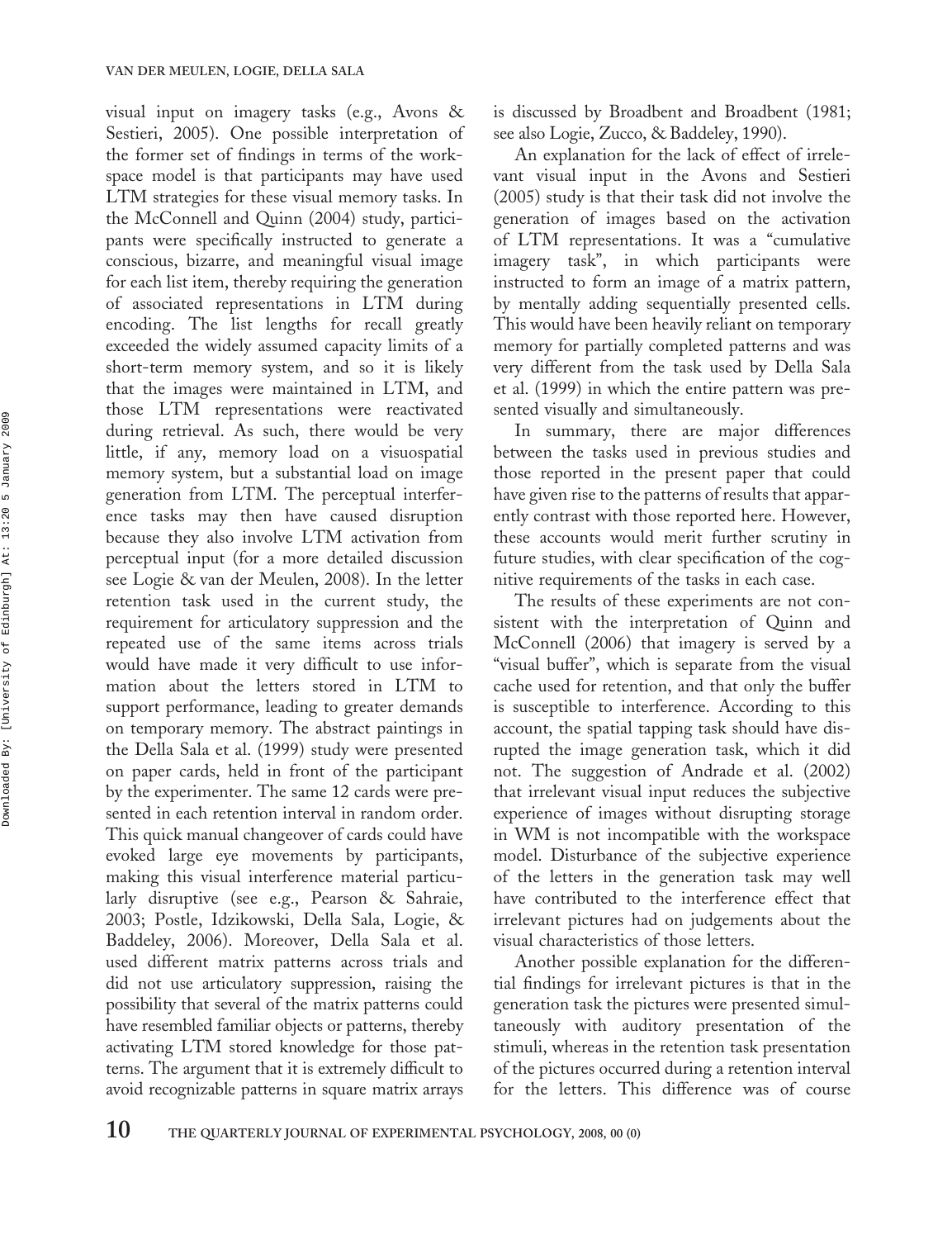essential for the hypotheses being tested given that we are arguing for a dissociation between image generation (with no memory requirement) and temporary memory. The pictures might therefore have disrupted stimulus encoding by dividing attention during encoding, rather than having a selective effect on image generation. If this were the case, then the tapping task should also have divided attention at encoding. However there was no evidence that tapping disrupted image generation, even though tapping was required throughout presentation of the letters of the generation task, and the specific tapping task used here required the constant monitoring and control of movement.

In conclusion, the experiment reported here offers a pattern consistent with the workspace model of working memory, specifically that visual perceptual input activates stored representations in LTM prior to the product of that activation being transferred to and maintained in a separate mental workspace for visuospatial material (Logie, 1995, 2003; Logie & van der Meulen, 2008). Results also are consistent with the argument that the process of generating images of stored representations may be considered as a separate process and may involve a different mechanism from temporary storage of visuospatial material.

> Original manuscript received 5 February 2007 Accepted revision received 22 August 2008 First published online day month year

## REFERENCES

- Andrade, J., Kemps, E., Werniers, Y., May, J., & Szmalec, A. (2002). Insensitivity of visual shortterm memory to irrelevant visual information. Quarterly Journal of Experimental Psychology, 55A, 753– 774.
- Atkinson, R., & Shiffrin, R. (1968). Human memory. A proposed system and its control processes. In K. Spence & J. Spence (Eds.), The psychology of learning and motivation (Vol. 2, pp. 89-105). New York: Academic Press.
- Avons, S., & Sestieri, C. (2005). Dynamic visual noise: No interference with visual short-term memory or

the construction of visual images. European Journal of Cognitive Psychology, 17, 405–424.

- Baddeley, A. D. (2002). Is working memory still working? European Psychologist, 7, 85-97.
- Baddeley, A. D. (2007). Working memory in thought and action. New York: Oxford Psychology Press.
- Baddeley, A. D., & Andrade, J. (2000). Working memory and the vividness of imagery. Journal of Experimental Psychology: General, 129, 126– 145.
- Baddeley, A. D., & Hitch, G. J. (1974). Working memory. In G. Bower (Ed.), The psychology of learning and motivation (Vol. 8, pp. 47-90). New York: Academic Press.
- Baddeley, A. D., Kopelman, M. D., & Wilson, B. A. (Eds.). (2002). Handbook of memory disorders (2nd ed.). Chichester, UK: Wiley.
- Beschin, N., Cocchini, G., Della Sala, S., & Logie, R. H. (1997). What the eyes perceive, the brain ignores: A case of pure unilateral representational neglect. Cortex,  $33, 3-26$ .
- Broadbent, D. E. (1958). Perception and communication. Oxford, UK: Pergamon.
- Broadbent, D. E., & Broadbent, M. H. P. (1981). Recency effects in visual memory. Quarterly Journal of Experimental Psychology,  $33A$ ,  $1-15$ .
- Chambers, D., & Reisberg, D. (1992). What an image depicts depends on what an image means. Cognitive Psychology, 24, 145-174.
- Cornoldi, C., & Vecchi, T. (2003). Visuo-spatial working memory and individual differences. Hove, UK: Psychology Press.
- Cowan, N. (1988). Evolving conceptions of memory storage, selective attention, and their mutual constraints within the human information-processing system. Psychological Bulletin, 104, 163-191.
- Cowan, N. (1999). An embedded-processes model of working memory. In A. Miyake & P. Shah (Eds.), Models of working memory: Mechanisms of active maintenance and executive control (pp.  $62-101$ ). Cambridge, UK: Cambridge University Press.
- Cowan, N. (2003). Varieties of procedural accounts of working memory retention systems. Behavioral and Brain Sciences, 26, 731– 732.
- Cowan, N. (2005). Working memory capacity. New York: Psychology Press.
- Cowan, N., Morey, C., Chen, Z., & Bunting, M. (2007). What do estimates of working memory capacity tell us? In N. Osaka, R. H. Logie, & M. D'Esposito (Eds.), Working memory: Behavioural and neural correlates. Oxford, UK: Oxford University Press.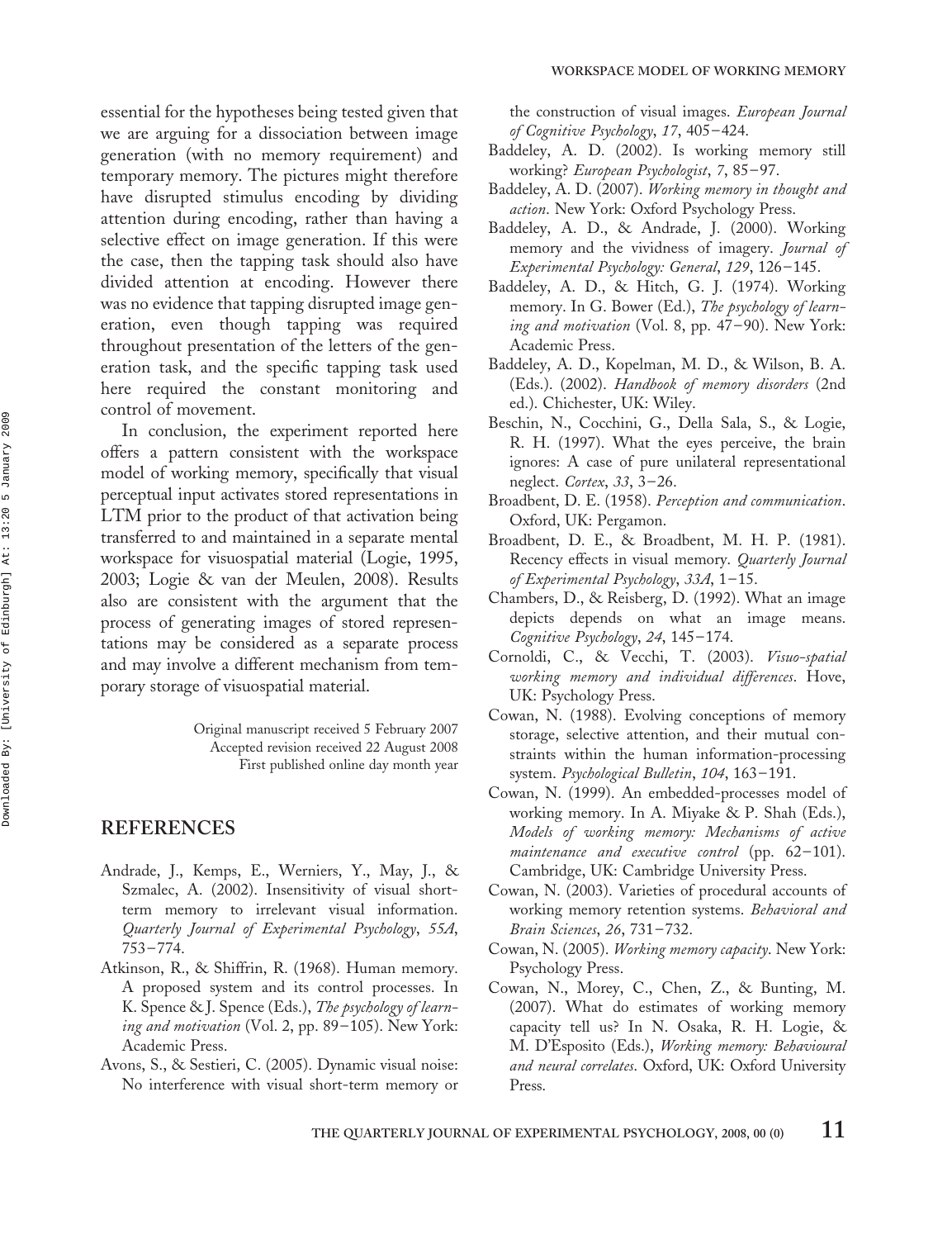- Crowder, R. (1993). Short-term memory: Where do we stand? Memory and Cognition, 21, 142-145.
- Dean, G. M., Dewhurst, S. A., Morris, P. E., & Whittaker, A. (2005). Selective interference with the use of visual images in the symbolic distance paradigm. Journal of Experimental Psychology: Learning, Memory, and Cognition, 31, 1043-1068.
- Della Sala, S., Gray, C., Baddeley, A. D., Allamano, N., & Wilson, L. (1999). Pattern span: A tool for unwelding visuo-spatial memory. Neuropsychologia, 37, 1189– 1199.
- Della Sala, S., & Logie, R. H. (2002). Neuropsychological impairments of visual and spatial working memory. In A. D. Baddeley, M. Kopelman, & B. Wilson (Eds.), The handbook of memory disorders (2nd ed., pp. 271–292). Chichester, UK: John Wiley & Sons.
- Eichenbaum, H. (2008). Learning and memory. New York: W. W. Norton.
- Engelkamp, J., Mohr, G., & Logie, R. H. (1995). Memory for size relations and selective interference. European Journal of Cognitive Psychology, 7, 239– 260.
- Guariglia, C., Padovani, A., Pantano, P., & Pizzamiglio, L. (1993). Unilateral neglect restricted to visual imagery. Nature,  $364$ ,  $235-237$ .
- Hitch, G. J., Woodin, M., & Baker, S. (1989). Visual and phonological components of working memory in children. Memory and Cognition, 17, 175-185.
- Hulme, C., Roodenrys, S., Brown, G., & Mercer, R. (1995). The role of long-term memory mechanisms in memory span. British Journal of Psychology, 86, 527–536.
- Kosslyn, S. M. (1994). Image and brain. The resolution of the imagery debate. Cambridge, MA: The MIT Press.
- Kosslyn, S. M. (2005). Mental images and the brain. Cognitive Neuropsychology, 22, 333– 347.
- Kosslyn, S. M., & Rosenberg, R. (2004). Psychology. The brain, the person, the world (2nd ed.). Upper Saddle River, NJ: Pearson Education.
- Logie, R. H. (1986). Visuo-spatial processing in working memory. Quarterly Journal of Experimental Psychology, 39A, 229-247.
- Logie, R. H. (1995). Visuo-spatial working memory. Hove, UK: Lawrence Erlbaum Associates Ltd.
- Logie, R. H. (2003). Spatial and visual working memory: A mental workspace. In D. E. Irwin & B. H. Ross (Eds.), The psychology of learning and motivation (Vol. 42, pp. 1-32). San Diego: Academic Press.
- Logie, R. H., Beschin, N., Della Sala, S., & Denis, M. (2005). Dissociating mental transformations and

visuo-spatial storage in working memory. Evidence from representational neglect. Memory, 13, 430–434.

- Logie, R. H., Della Sala, S., Wynn, V., & Baddeley, A. (2000). Visual similarity effects in immediate verbal serial recall. Quarterly Journal of Experimental  $P<sub>s</sub>$ ychology, 53A, 626–646.
- Logie, R. H., & D'Esposito, M. (2007). Working memory in the brain. *Cortex*,  $43$ ,  $1-4$ .
- Logie, R. H., & van der Meulen, M. A. (2008). Fragmenting and integrating visuo-spatial working memory. In J. R. Brockmole (Ed.), Representing the visual world in memory (pp.  $1-32$ ). Hove, UK: Psychology Press.
- Logie, R. H., Zucco, G., & Baddeley, A. D. (1990). Interference with visual short-term memory. Acta Psychologica, 75, 55 –74.
- McConnell, J., & Quinn, J. G. (2000). Interference in visual working memory. Quarterly Journal of Experimental Psychology, 53A, 53-67.
- McConnell, J., & Quinn, J. G. (2004). Complexity factors in visuo-spatial working memory. Memory, 12, 338– 350.
- Miyake, A., & Shah, P. (Eds.). (1999). Models of working memory. Mechanisms of active maintenance and executive control. Cambridge, UK: Cambridge University Press.
- Osaka, N., Logie, R. H., & D'Esposito, M. (Eds.). (2007). Working memory: Behavioural and neural correlates. Oxford, UK: Oxford University Press.
- Pearson, D. G. (2001). Imagery and the visuo-spatial sketchpad. In J. Andrade (Ed.), Working memory in perspective (pp. 33-59). Hove, UK: Psychology Press.
- Pearson, D. G., Logie, R. H., & Gilhooly, K. J. (1999). Verbal representations and spatial manipulation during mental synthesis. European Journal of Cognitive Psychology, 11, 295– 314.
- Pearson, D. G., & Sahraie, A. (2003). Oculomotor control and the maintenance of spatially and temporally distributed events in visuo-spatial working memory. Quarterly Journal of Experimental Psychology, 56A, 1089-1111.
- Postle, B. R. (2007). "Activated long-term memory"? The bases of representation in working memory. In N. Osaka, R. H. Logie, & M. D'Esposito (Eds.), Working memory: Behavioural and neural correlates. Oxford, UK: Oxford University Press.
- Postle, B. R., Idzikowski, C., Della Sala, S., Logie, R. H., & Baddeley, A. D. (2006). The selective disruption of spatial working memory by eye